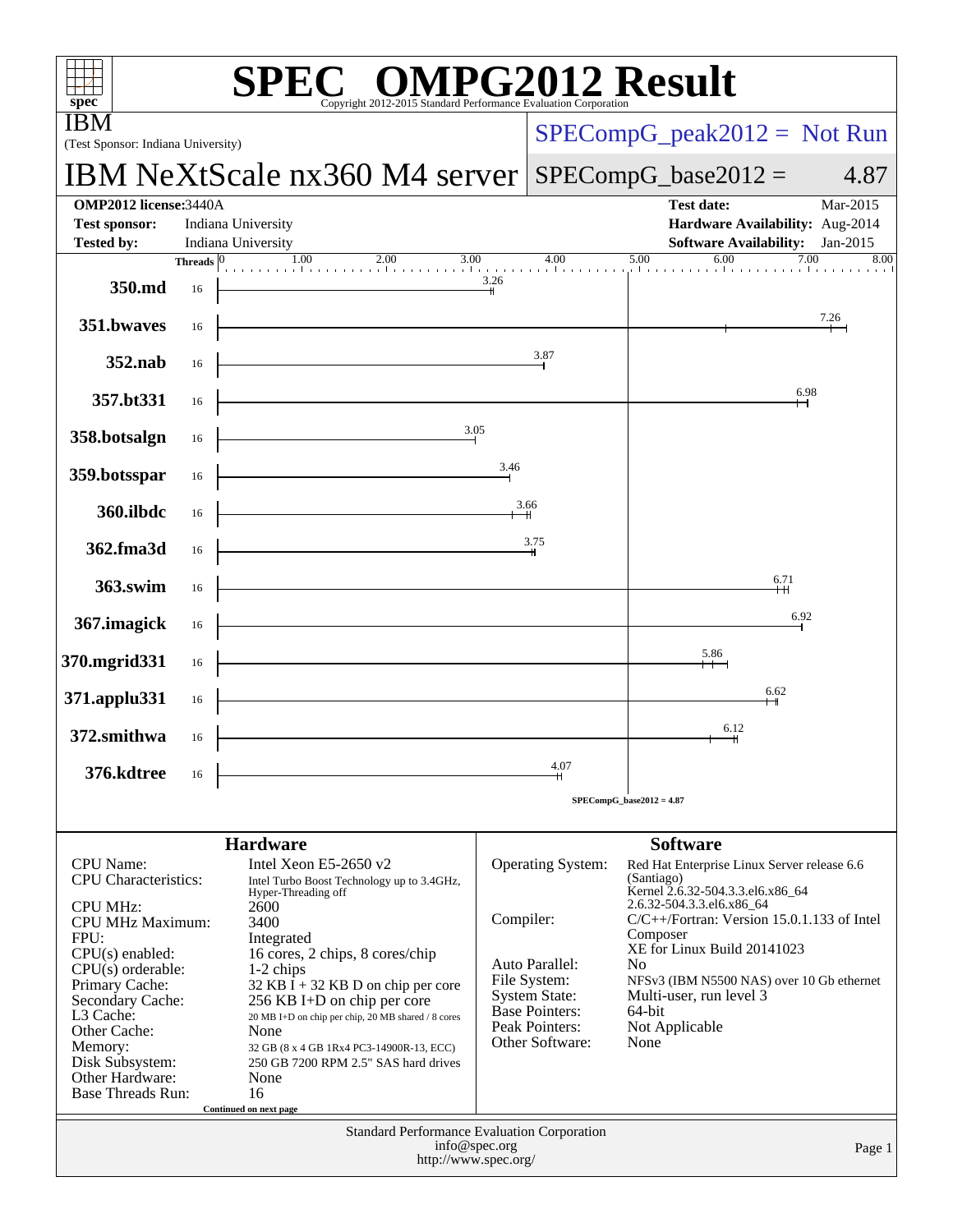IBM

# **[SPEC OMPG2012 Result](http://www.spec.org/auto/omp2012/Docs/result-fields.html#SPECOMPG2012Result)**

(Test Sponsor: Indiana University)

### [SPECompG\\_peak2012 =](http://www.spec.org/auto/omp2012/Docs/result-fields.html#SPECompGpeak2012) Not Run

IBM NeXtScale nx360 M4 server

 $SPECompG_base2012 = 4.87$  $SPECompG_base2012 = 4.87$ 

#### **[OMP2012 license:](http://www.spec.org/auto/omp2012/Docs/result-fields.html#OMP2012license)**3440A **[Test date:](http://www.spec.org/auto/omp2012/Docs/result-fields.html#Testdate)** Mar-2015

[Test sponsor:](http://www.spec.org/auto/omp2012/Docs/result-fields.html#Testsponsor) Indiana University **[Hardware Availability:](http://www.spec.org/auto/omp2012/Docs/result-fields.html#HardwareAvailability)** Aug-2014 **[Tested by:](http://www.spec.org/auto/omp2012/Docs/result-fields.html#Testedby)** Indiana University **[Software Availability:](http://www.spec.org/auto/omp2012/Docs/result-fields.html#SoftwareAvailability)** Jan-2015

[Minimum Peak Threads:](http://www.spec.org/auto/omp2012/Docs/result-fields.html#MinimumPeakThreads) --<br>Maximum Peak Threads: --

[Maximum Peak Threads:](http://www.spec.org/auto/omp2012/Docs/result-fields.html#MaximumPeakThreads)

|                  |                 |                                              |       |                          |       | <b>Results Table</b>                                                                                                                                            |       |  |                        |              |                                                                                                          |              |                |              |  |  |
|------------------|-----------------|----------------------------------------------|-------|--------------------------|-------|-----------------------------------------------------------------------------------------------------------------------------------------------------------------|-------|--|------------------------|--------------|----------------------------------------------------------------------------------------------------------|--------------|----------------|--------------|--|--|
|                  | <b>Base</b>     |                                              |       |                          |       |                                                                                                                                                                 |       |  | <b>Peak</b>            |              |                                                                                                          |              |                |              |  |  |
| <b>Benchmark</b> | Threads Seconds |                                              | Ratio | <b>Seconds</b>           | Ratio | <b>Seconds</b>                                                                                                                                                  | Ratio |  | <b>Threads Seconds</b> | <b>Ratio</b> | <b>Seconds</b>                                                                                           | <b>Ratio</b> | <b>Seconds</b> | <b>Ratio</b> |  |  |
| 350.md           | 16              | 1430                                         | 3.24  | 1418                     | 3.27  | 1419                                                                                                                                                            | 3.26  |  |                        |              |                                                                                                          |              |                |              |  |  |
| 351.bwayes       | 16              | 753                                          | 6.02  | 608                      | 7.45I | 624                                                                                                                                                             | 7.26  |  |                        |              |                                                                                                          |              |                |              |  |  |
| $352$ .nab       | 16              | 1008                                         | 3.86  | 1005                     | 3.87  | 1005                                                                                                                                                            | 3.87  |  |                        |              |                                                                                                          |              |                |              |  |  |
| 357.bt331        | 16              | 690                                          | 6.87  | 678                      | 6.99  | 679                                                                                                                                                             | 6.98  |  |                        |              |                                                                                                          |              |                |              |  |  |
| 358.botsalgn     | 16              | 1428                                         | 3.05  | 1428                     | 3.05  | 1428                                                                                                                                                            | 3.05  |  |                        |              |                                                                                                          |              |                |              |  |  |
| 359.botsspar     | 16              | 1516                                         | 3.46  | 1516                     | 3.46  | 1516                                                                                                                                                            | 3.46  |  |                        |              |                                                                                                          |              |                |              |  |  |
| 360.ilbdc        | 16              | 962                                          | 3.70  | 972                      | 3.66  | 1021                                                                                                                                                            | 3.49  |  |                        |              |                                                                                                          |              |                |              |  |  |
| 362.fma3d        | 16              | 1011                                         | 3.76  | 1020                     | 3.72  | 1012                                                                                                                                                            | 3.75  |  |                        |              |                                                                                                          |              |                |              |  |  |
| $363$ .swim      | 16              | 670                                          | 6.76  | 675                      | 6.71  | 683                                                                                                                                                             | 6.64  |  |                        |              |                                                                                                          |              |                |              |  |  |
| 367.imagick      | 16              | 1015                                         | 6.93  | 1016                     | 6.92  | 1016                                                                                                                                                            | 6.92  |  |                        |              |                                                                                                          |              |                |              |  |  |
| 370.mgrid331     | 16              | 754                                          | 5.86  | 732                      | 6.03  | 769                                                                                                                                                             | 5.75  |  |                        |              |                                                                                                          |              |                |              |  |  |
| 371.applu331     | 16              | 916                                          | 6.62  | 914                      | 6.63  | 931                                                                                                                                                             | 6.51  |  |                        |              |                                                                                                          |              |                |              |  |  |
| 372.smithwa      | 16              | 919                                          | 5.83  | 870                      | 6.16  | 876                                                                                                                                                             | 6.12  |  |                        |              |                                                                                                          |              |                |              |  |  |
| 376.kdtree       | 16              | 1118                                         | 4.02  | 1105                     | 4.07  | 1105                                                                                                                                                            | 4.07  |  |                        |              |                                                                                                          |              |                |              |  |  |
|                  |                 |                                              |       |                          |       |                                                                                                                                                                 |       |  |                        |              | Results appear in the order in which they were run. Bold underlined text indicates a median measurement. |              |                |              |  |  |
|                  |                 |                                              |       |                          |       | <b>Platform Notes</b><br>\$Rev: 395 \$ \$Date:: 2012-07-25 #\$ 8f8c0fe9e19c658963a1e67685e50647<br>running on c105. karst.uits.iu.edu Sun Mar 22 13:20:52 2015  |       |  |                        |              | Sysinfo program /N/soft/mason/omp2012-1.0/SPEC_OMP2012v1.0_KARST/Docs/sysinfo                            |              |                |              |  |  |
|                  |                 | some common utilities.<br>From /proc/cpuinfo |       |                          |       | This section contains SUT (System Under Test) info as seen by<br>To remove or add to this section, see:<br>http://www.spec.org/omp2012/Docs/config.html#sysinfo |       |  |                        |              |                                                                                                          |              |                |              |  |  |
|                  |                 | 16 "processors"                              |       | 2 "physical id"s (chips) |       | model name: $Intel(R)$ Xeon(R) CPU E5-2650 v2 @ 2.60GHz<br>following excerpts from /proc/cpuinfo might not be reliable.                                         |       |  |                        |              | cores, siblings (Caution: counting these is hw and system dependent.                                     | Use with     | The            |              |  |  |

 caution.) cpu cores : 8 siblings : 8 physical 0: cores 0 1 2 3 4 5 6 7 physical 1: cores 0 1 2 3 4 5 6 7 cache size : 20480 KB

From /proc/meminfo

Continued on next page

Standard Performance Evaluation Corporation [info@spec.org](mailto:info@spec.org) <http://www.spec.org/>

Page 2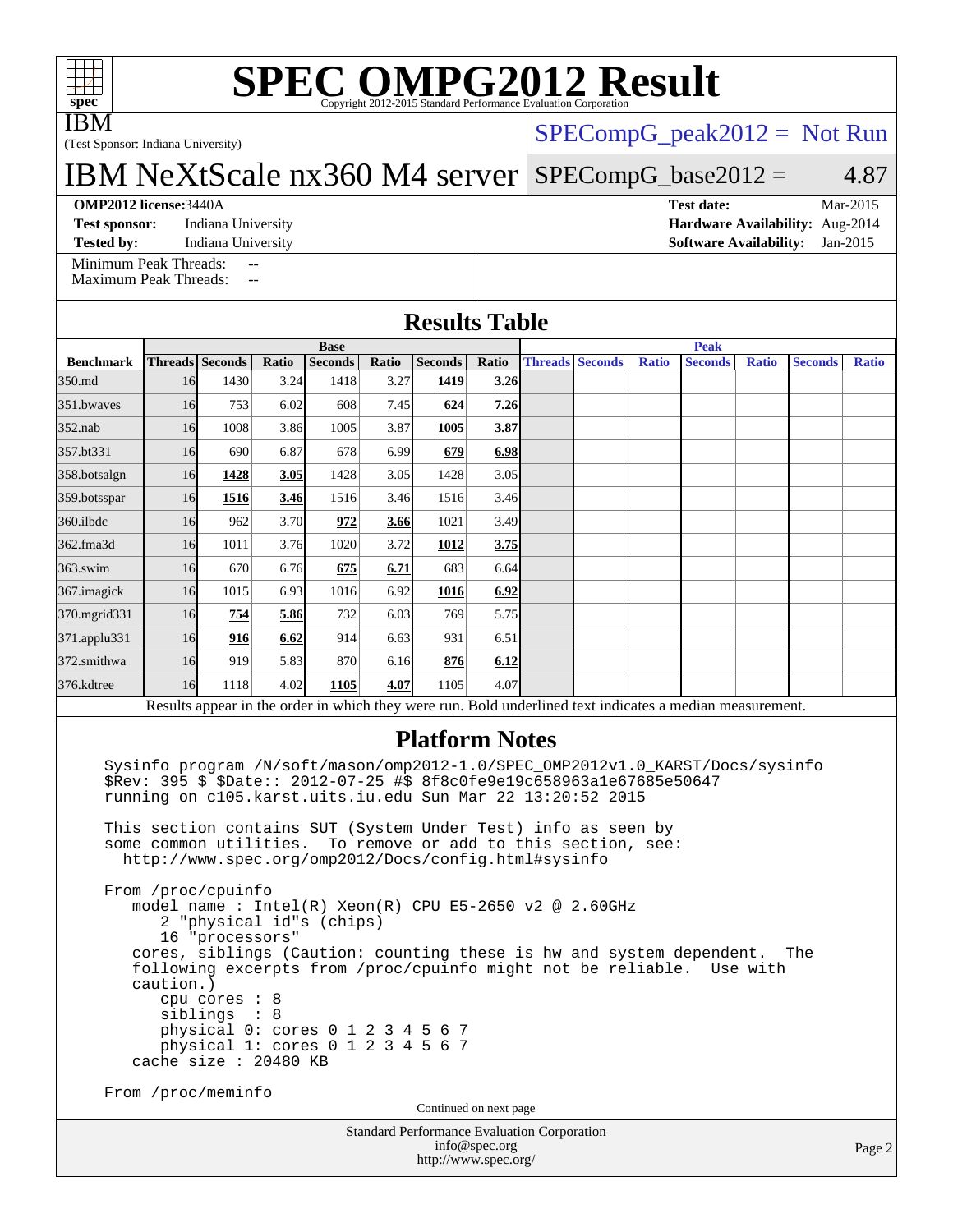| <b>SPEC OMPG2012 Result</b><br>spec <sup>®</sup><br>Convright 2012-2015 Standard Performance Evaluation Corporatio                                                                                                                                             |                                                                                                               |  |  |  |  |  |  |  |
|----------------------------------------------------------------------------------------------------------------------------------------------------------------------------------------------------------------------------------------------------------------|---------------------------------------------------------------------------------------------------------------|--|--|--|--|--|--|--|
| (Test Sponsor: Indiana University)                                                                                                                                                                                                                             | $SPECompG_peak2012 = Not Run$                                                                                 |  |  |  |  |  |  |  |
| IBM NeXtScale $nx360$ M4 server SPECompG_base2012 =                                                                                                                                                                                                            | 4.87                                                                                                          |  |  |  |  |  |  |  |
| <b>OMP2012 license: 3440A</b><br><b>Test sponsor:</b><br>Indiana University<br>Indiana University<br><b>Tested by:</b>                                                                                                                                         | <b>Test date:</b><br>Mar-2015<br>Hardware Availability: Aug-2014<br><b>Software Availability:</b><br>Jan-2015 |  |  |  |  |  |  |  |
| <b>Platform Notes (Continued)</b>                                                                                                                                                                                                                              |                                                                                                               |  |  |  |  |  |  |  |
| 32982456 kB<br>MemTotal:<br>$\Omega$<br>HugePages Total:<br>Hugepagesize:<br>2048 kB                                                                                                                                                                           |                                                                                                               |  |  |  |  |  |  |  |
| From /etc/*release* /etc/*version*<br>redhat-release: Red Hat Enterprise Linux Server release 6.6 (Santiago)<br>system-release: Red Hat Enterprise Linux Server release 6.6 (Santiago)<br>system-release-cpe: cpe:/o:redhat:enterprise_linux:6server:ga:server |                                                                                                               |  |  |  |  |  |  |  |
| uname $-a$ :<br>Linux c105.karst.uits.iu.edu 2.6.32-504.3.3.el6.x86_64 #1 SMP Fri Dec 12<br>16:05:43 EST 2014 x86_64 x86_64 x86_64 GNU/Linux                                                                                                                   |                                                                                                               |  |  |  |  |  |  |  |
| run-level Sep 18 15:22                                                                                                                                                                                                                                         |                                                                                                               |  |  |  |  |  |  |  |
| SPEC is set to: /N/soft/mason/omp2012-1.0/SPEC_OMP2012v1.0_KARST<br>Type Size Used Avail Use% Mounted on<br>Filesystem<br>researchfs.iu.edu:/qs/hps/soft<br>nfs<br>599T<br>102T 498T<br>17% /N/soft                                                            |                                                                                                               |  |  |  |  |  |  |  |
| Cannot run dmidecode; consider saying 'chmod +s /usr/sbin/dmidecode'                                                                                                                                                                                           |                                                                                                               |  |  |  |  |  |  |  |
| (End of data from sysinfo program)                                                                                                                                                                                                                             |                                                                                                               |  |  |  |  |  |  |  |
| <b>General Notes</b>                                                                                                                                                                                                                                           |                                                                                                               |  |  |  |  |  |  |  |
| Environment:                                                                                                                                                                                                                                                   |                                                                                                               |  |  |  |  |  |  |  |
| <b>Base Compiler Invocation</b><br>C benchmarks:<br>icc                                                                                                                                                                                                        |                                                                                                               |  |  |  |  |  |  |  |

[C++ benchmarks:](http://www.spec.org/auto/omp2012/Docs/result-fields.html#CXXbenchmarks) [icpc](http://www.spec.org/omp2012/results/res2015q2/omp2012-20150327-00061.flags.html#user_CXXbase_intel_icpc_2d899f8d163502b12eb4a60069f80c1c)

[Fortran benchmarks](http://www.spec.org/auto/omp2012/Docs/result-fields.html#Fortranbenchmarks): [ifort](http://www.spec.org/omp2012/results/res2015q2/omp2012-20150327-00061.flags.html#user_FCbase_intel_ifort_8a5e5e06b19a251bdeaf8fdab5d62f20)

## **[Base Portability Flags](http://www.spec.org/auto/omp2012/Docs/result-fields.html#BasePortabilityFlags)**

 350.md: [-free](http://www.spec.org/omp2012/results/res2015q2/omp2012-20150327-00061.flags.html#user_baseFPORTABILITY350_md_f-FR_e51be0673775d2012b3310fa5323f530) 367.imagick: [-std=c99](http://www.spec.org/omp2012/results/res2015q2/omp2012-20150327-00061.flags.html#user_baseCPORTABILITY367_imagick_f-std_2ec6533b6e06f1c4a6c9b78d9e9cde24)

> Standard Performance Evaluation Corporation [info@spec.org](mailto:info@spec.org) <http://www.spec.org/>